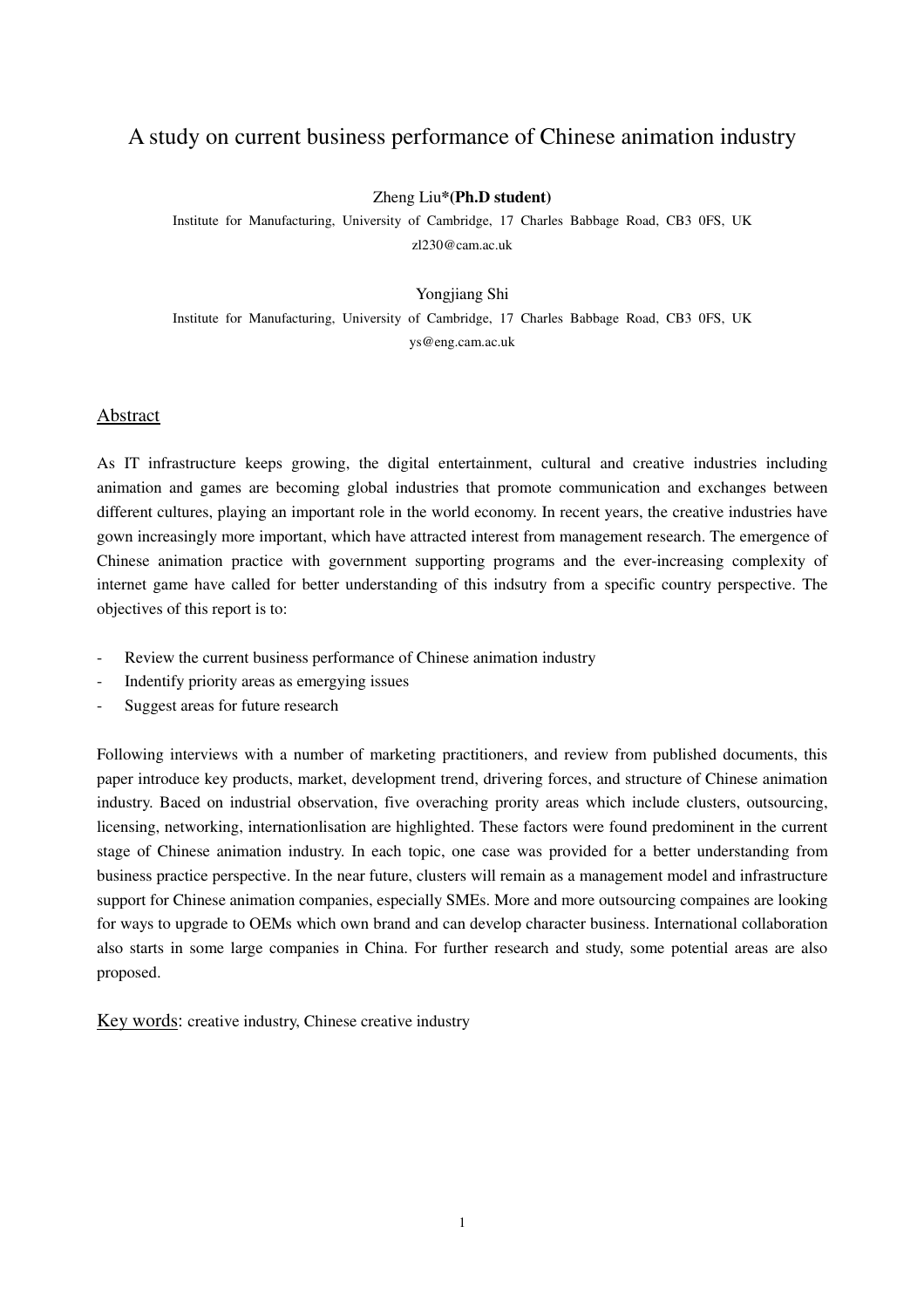## 1. Executive summary

In recent years, the creative industries have gown increasingly more important, which have attracted interest from management research. The emergence of Chinese animation practice with government supporting programs and the ever-increasing complexity of internet game have called for better understanding of this indsutry from a specific country perspective. The objectives of this report is to:

- Review the current business performance of Chinese animation industry
- Indentify priority areas as emergying issues
- Suggest areas for future research

Following interviews with a number of marketing practitioners, and review from published documents, the report introduce key market, drivers, and structure of Chinese animation industry. Cases are studied to demonstrate business models and strategies from five overaching prority areas:

- **Clusters**
- **Outsourcing**
- Licensing
- Networking
- **Internationalisation**

## 2. Introduction

2.1 Creative industries and animation

As IT infrastructure keeps growing, the digital entertainment, cultural and creative industries including animation and games are becoming global industries that promote communication and exchanges between different cultures, playing an important role in the world economy (2008-2009 annual report). The phrase creative industries are often defined as those that focus on creating and exploiting intellectual property products; such as music, books, film, and games, or providing business-to-business creative services such as advertising, public relations and direct marketing. (Source: en.wikipeadia.org/wiki/creative\_industries). As one of the representatives of creative industry, the animation industry experiences rapid development. In Europe and the U.S., the animation industry becomes one of the pillar industries, worth more than 10 billion USD annually (2008-2009 annual report). Typical products include TV animation, movies and related character products. Game is also animation related industry and share common feature with animation industry, with the products ranging from PC games, console to internet and mobile games.

The growth of animation industry can generally be divided into five phases. Phase One (1910-1930) is the early exploration stage of the technology. Phase Two (1930-1950) is the early development stage for animation movies with the introduction of the first animation movie 'Snow White' by the Disney company. The individual frames of a traditionally animated film are photographs of drawings. Phase Three (1950-1970) is the first booming period for animation industry, leading by the Disney company who expanded operations, moving into live-action features, television, and theme parks. Full animation technology was adopted widely, meaning the process of producing high-quality traditionally animated films by regularly using detailed drawings and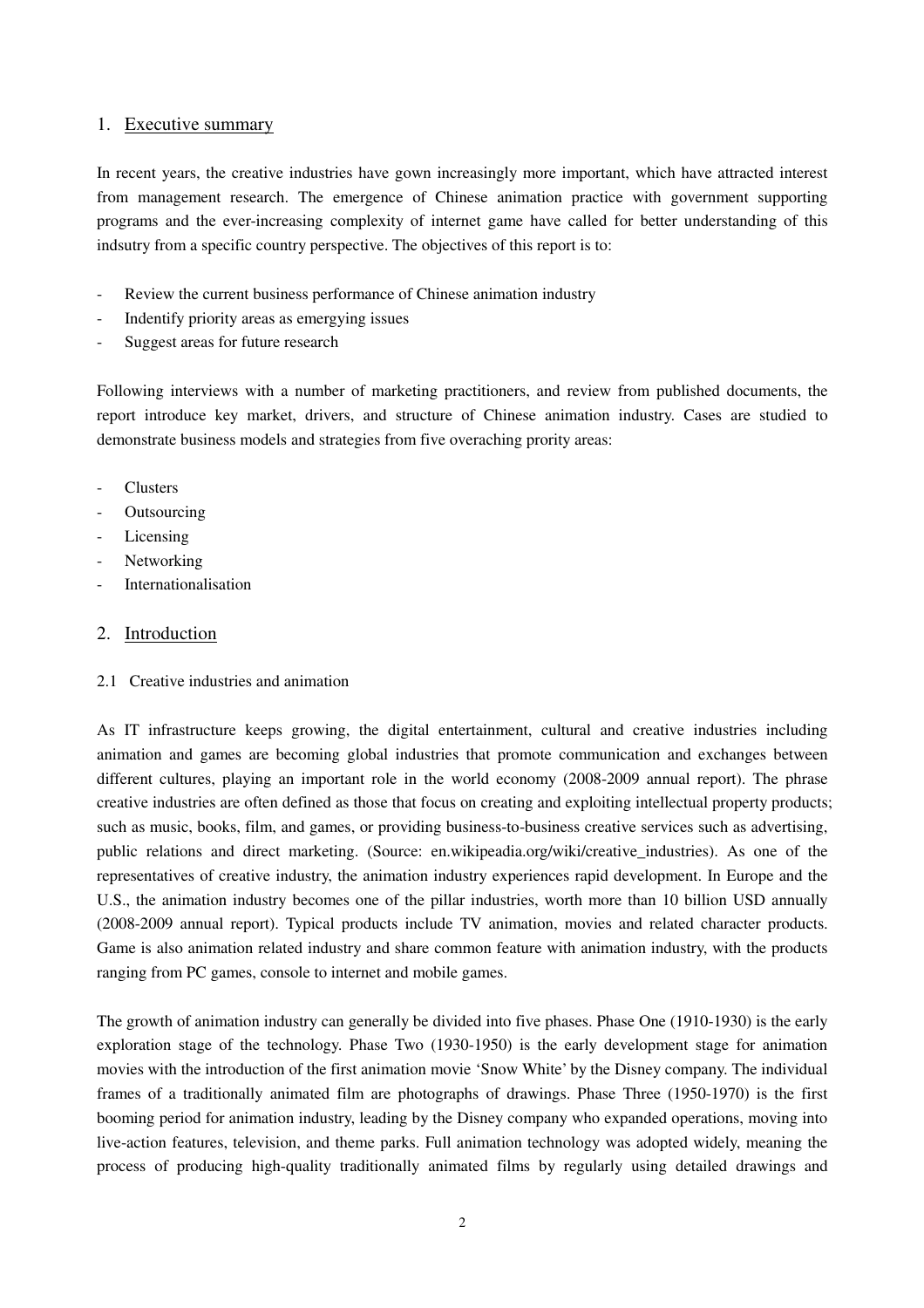plausible movement. The European animation industry remained silent after the  $2<sup>nd</sup>$  world war, whereas in Asia, both Japan and China began the early development of TV series and movies. Phase Four (1970-1990) is the declining stage of Disney animation, and the recovering of European and Japanese animation. Phase Five (1990-) is the second booming stage of animation industry with increasing more cooperation between big companies and the development of new technology. 2D and 3D computer related skills are used in animation movies. Pixar released the first 3D animation 'Toy story'. European and Japanese animation industry kept growing with more globalised co-operation. In China and India, specialised animation studios developed as outsourcing studios collaborating with western and Japanese big companies. To summarise, Figure 1 is a roadmap which indicates the key players, technology and products of each period.

The process of making animation movies (Figure 2) begins with conceputalisation. The production is undertaken by a prime contractor supported by numerous subcontractors in every phases of production. The production process of animation film can be divided into three parts: pre-production, mid-production and post-production. The pre-production stage contains the creation of screenplay, storyboard, visual development, character design, background design, color design, sound design, story reels and workbook. Normally this part is conducted in-house or by joint project. The mid-production stage starts with modeling and rigging, followed by layout, animation, shading and lighting, rending and film recording. Part of it is currently outsourced to animation studios. The post-production stage includes picture process (color correction and final print) and sound process (sound effect and musical score, final sound mixed). This is normally conducted in-house or jointly. For game industry, the production stages include conceputalisation, pre-production, production and release/operation.

Though mostly similar, the Japanese animation industry is driven by the comic industry, where best-selling comic books will be further made to animation TV movies. Toy companies join the animation concepulisation stage and share the investment risk. The comic and animation industry in Japan has long history and complete supply chain. In USA and many European countries, sample movies are made for shows and exhibition, which is an efficient way to attract investment. Charecter business including cosummer goods and theme park consititute the diversity of anmiation industry in USA. In China, comic industry is not profitable, and most animation produce are made for TV shows only. Charecter business developers do not tend to involve in early stage of investment. The process and features of producing anmiation products are drawn in Figure 3.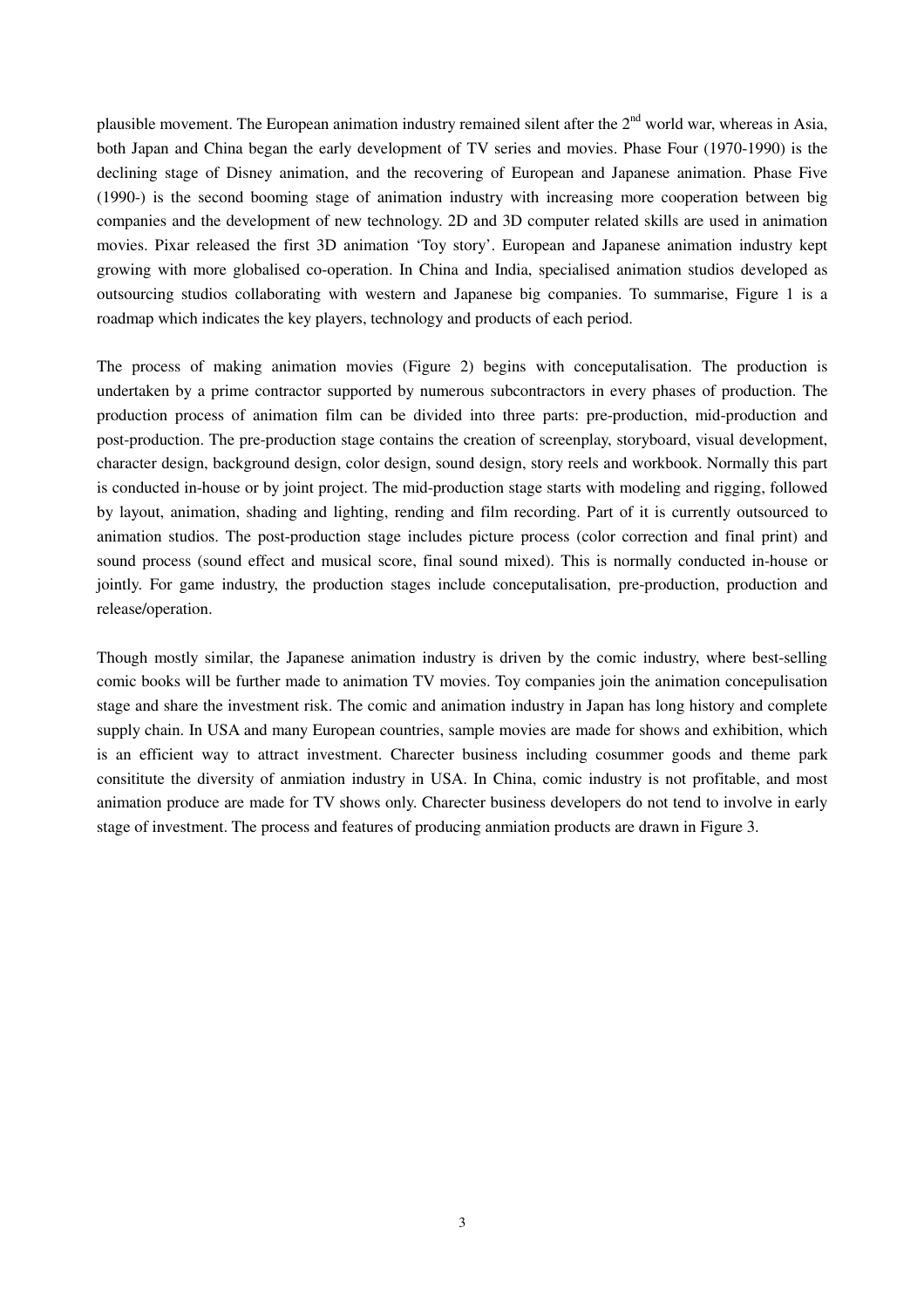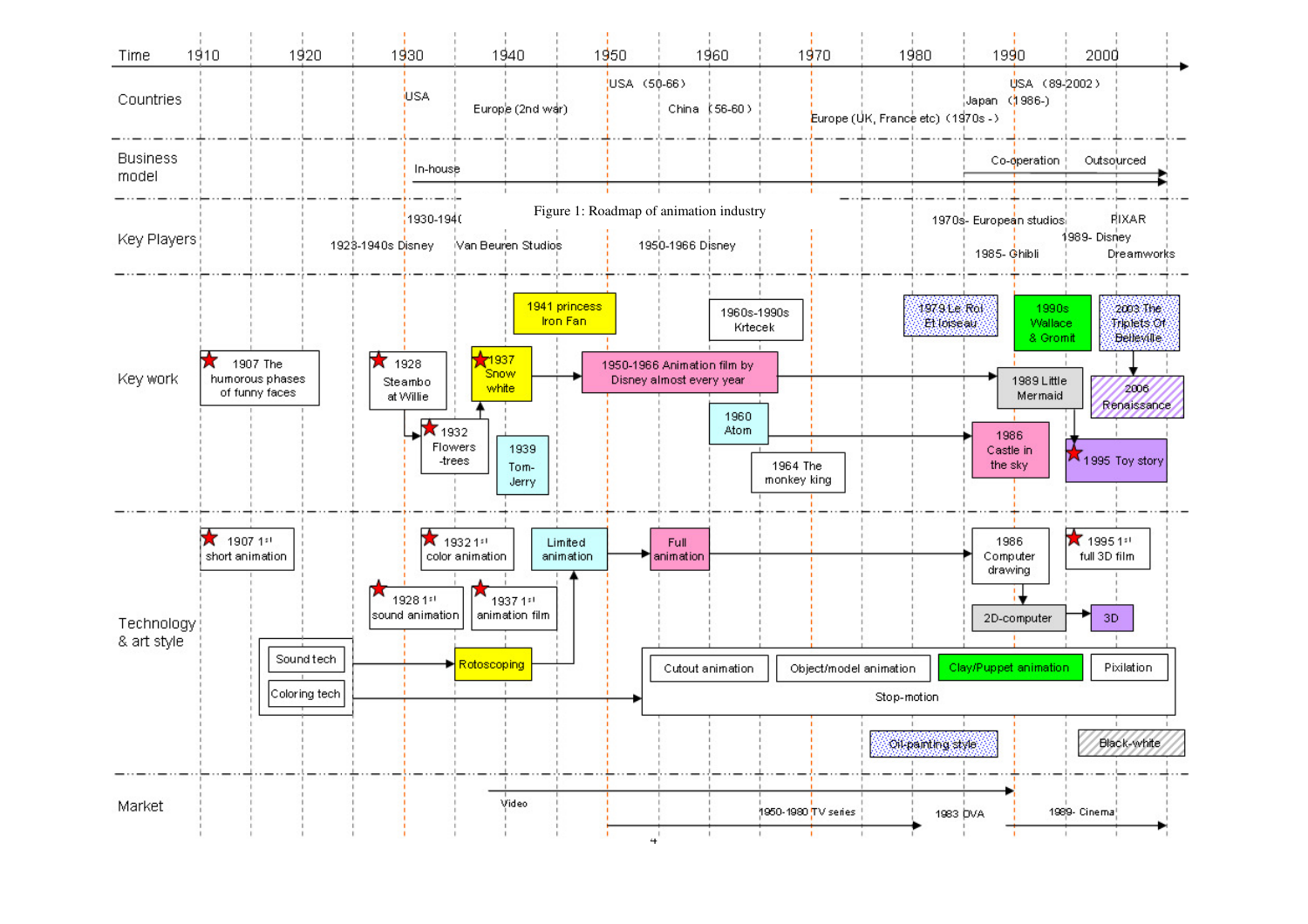

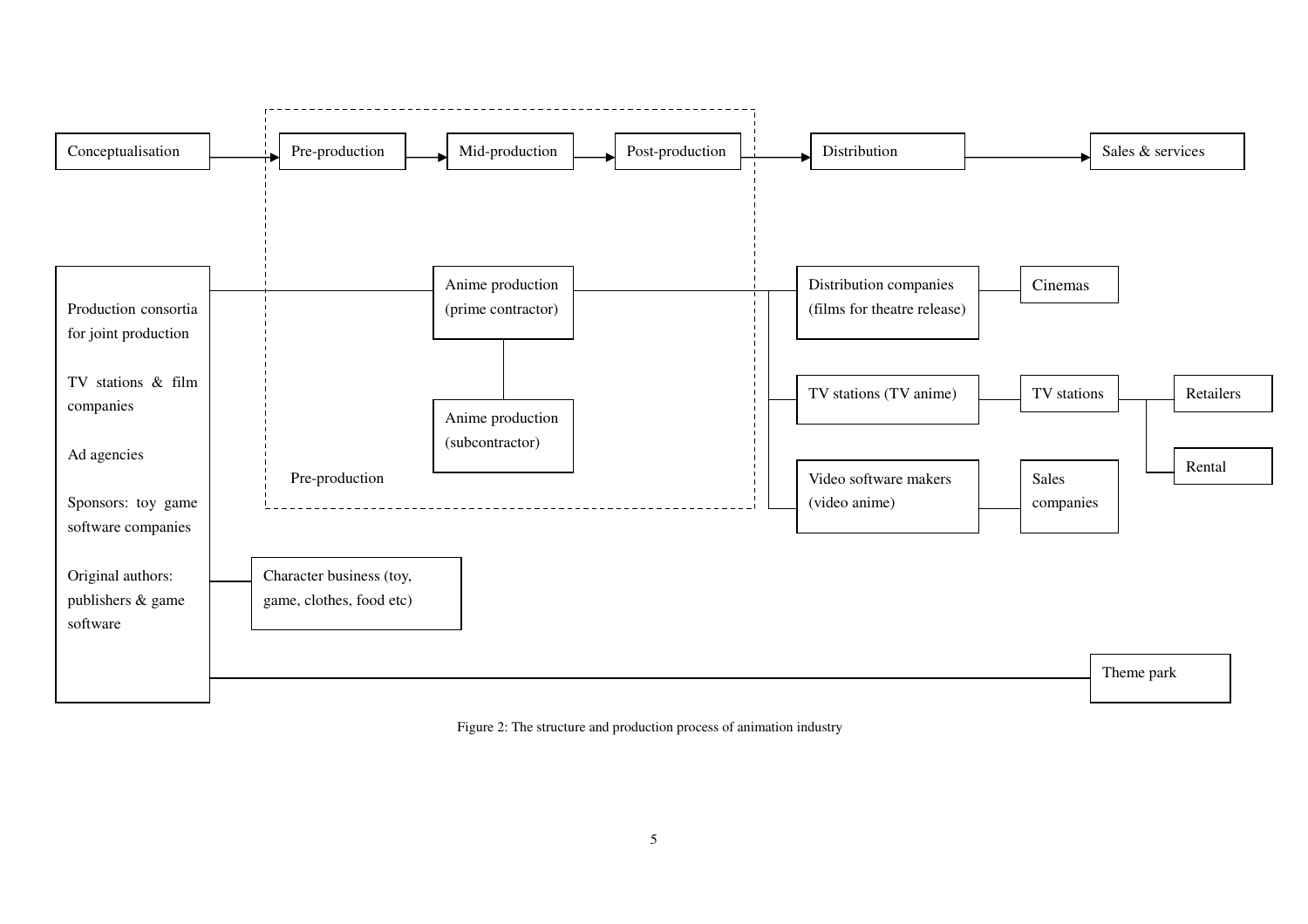

Figure 3: Process of animation industry from country perspective

#### 2.2 Animation industry in China

The Chinese animation industry can be traced back to 1941 when its first movie 'princess iron fan' was released. In the 1970s there was a blooming period of Chinese anmiation industry by adopting traditional art styles. However with the Chinese economic reform and open door policy, the previous anmiation companies mostly SOEs face problems of self-financing. In the meanwhile increasingly more overseas foreign animations, especially the Japanese, enter Chinese market with competitively low price and diversity of contents. The domastic animation industry in China declined greatly. Many are trapped by financial problems since there is no long funds from the government to produce animation movies, and turn into a outourced factory producing animations for overseas companies. The capability of creating original animation products become limited in China .

From 2002, the Chinese government realised the importance of preserving national culture through animation industry. A series studies suggest China's tremendous market and its weak creativity, with over 80 percent of profits generated from animation industry trapped into pockets of Japanese and Americans (2008 report). The government decided to promote domastic animation industry. In 2005, Chinese government issued series of policies to support the animation industry. Private enterprises and foreign-funded companies swarmed into the area of animation production and animation industry clusters/bases throughout the country came into being. The total cartoon production for 2004 was only 29,000 minutes, while the market demand was 268,000 minutes, which left a gap of 230,000 minutes. In 2006 Shenzhen Culture Blue Book revealed China's revenue from animation industry hit RMB 11.7 billion, and the cartoon resource becomes more with rapid growth of annual production (Figure 4). In 2007 the industry revenue was more than 200 billion, with the total production was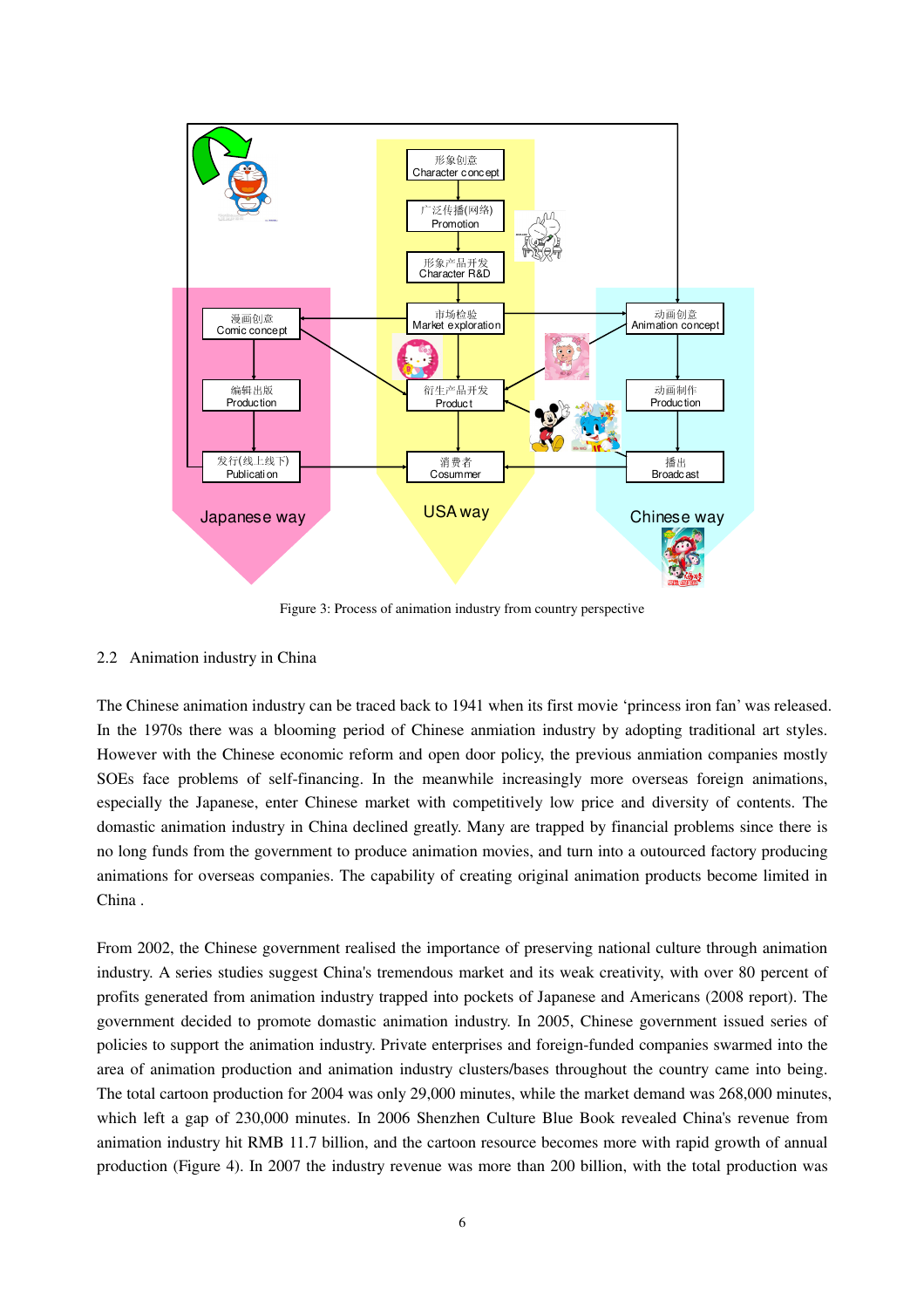101,900 minutes. In 2008, another important rule was issued that during the golden hours (5pm to 8pm), overseas animations are forbiden to broadcast on TVs. This policy aimed to encourage the production of domastic products. Additional policy including awards from regional government and clusters, tax and service related issues attracted many SME studios and large companies to expand their business range. By the end of 2008, there were 6463 animation related companies and orgnasations national wide with 4 animation TV stations (Beijing Kaku, Shanghai Xuandong, Hunan Jiying, Guangdong Jiajia) (Figure 5), 34 TV stations for children and 447 universties providing relvent courses. Clusters grow as a base for SMEs to grow and resource for large companies. There are 71 clusters/bases, 44 of which are authorised directly by central government offices (Appedix I), mainly locaded in Beijing, Pearl River Delta, Yangtz River Delta and Hunan province.



Figure 4: Annual productions of Chinese animation industry Adapted from 2008 Chinese animiation industry report



Figure 5: Chinese animation TV stations

Besides governent policy, animation products have large market space in China. In the past five years there was increasingly market demand in China for anmiation products including movies, TVs, mobile games and internet games. In 2005, the annual sales of children audio & video publication reached RMB 10 billion. The demand and market scale are increasing (Figure 6). The market for game espectily online game and mobile game is huge. This is because of the broadband development in China, with tens of millions of new participants joining the internet world every year (Pew Internet Report, 2007). From 2004 to 2006, the internet population in China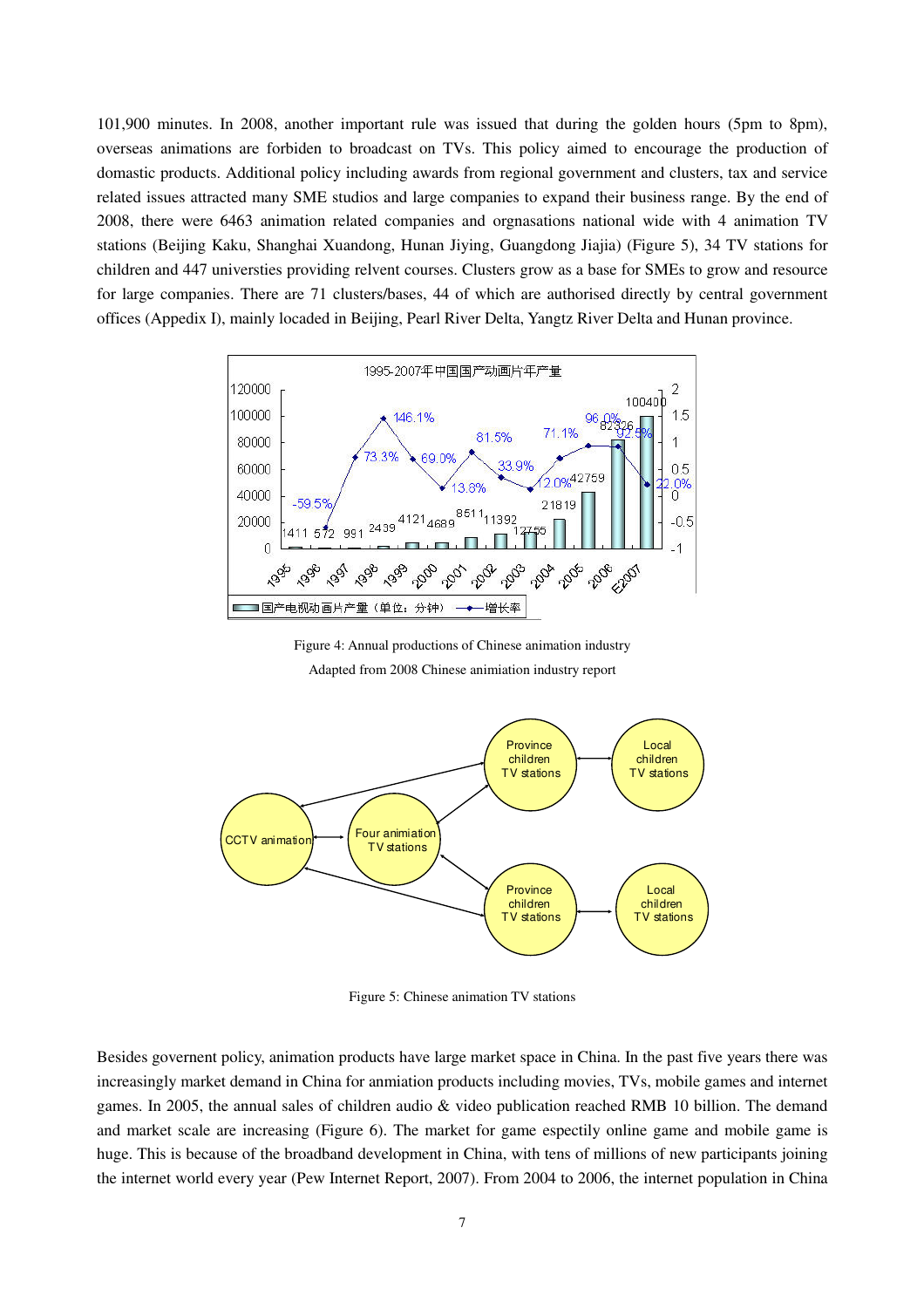grew at double digit rates, rising from 18% in 2004 to 23% in 2006. As of 2007, China had a total of 137 million internet users, with more than 70% them under the age of 30 (So, 2008). The country also established itself as the world's largest mobile market with about 565 million users in 2007. In 2006 the scale of online animation was 10 million RMB, and it is expected to be 100 million RMB in 2010. Online game had more than 33 million users in 2006, and increased by 61.5% year after. The industry now launches more than 200 game titles to the market annually. Due to internet piracy, major global game companies such as Sony, Nintendo and Microsoft have kept away from the Chinese market (The Economist, 2008). The absence of console game players has led to the rise of online games in China. Ubisoft, Electronic Arts, and Vivendi are the three foreign companies that have entered China by either engaging in mergers and acquisitions or joint ventures with local game companies. In 2007, 65% of China's online game market belonged to Chinese local software producers. The current industry structure shows that there are two tiers of local game companies (Chung and Yuan,2009): first tier and second tier. Large-scale Chinese companies such as The9, Shanda and NetEase are the first tier companies, occupying seventy percent of total martket share (Figure 8) (Koo and Waide, 2006). Second tier corporations includes very specialised companies who serve as distributors or portal operators, or produce local MMORPGs (Massive Multiplayer Online Role Playing Game) and casual games. Mobile animation and game is another profitable area in the industry with more than 10.800 billion RMB in 2007 (Figure 9).



Figure 6: Market demand for Chinese animation industry Adapted from 2008 Chinese animiation industry report



Figure 7: Market demand for online animation in China Adapted from 2008 Chinese animiation industry report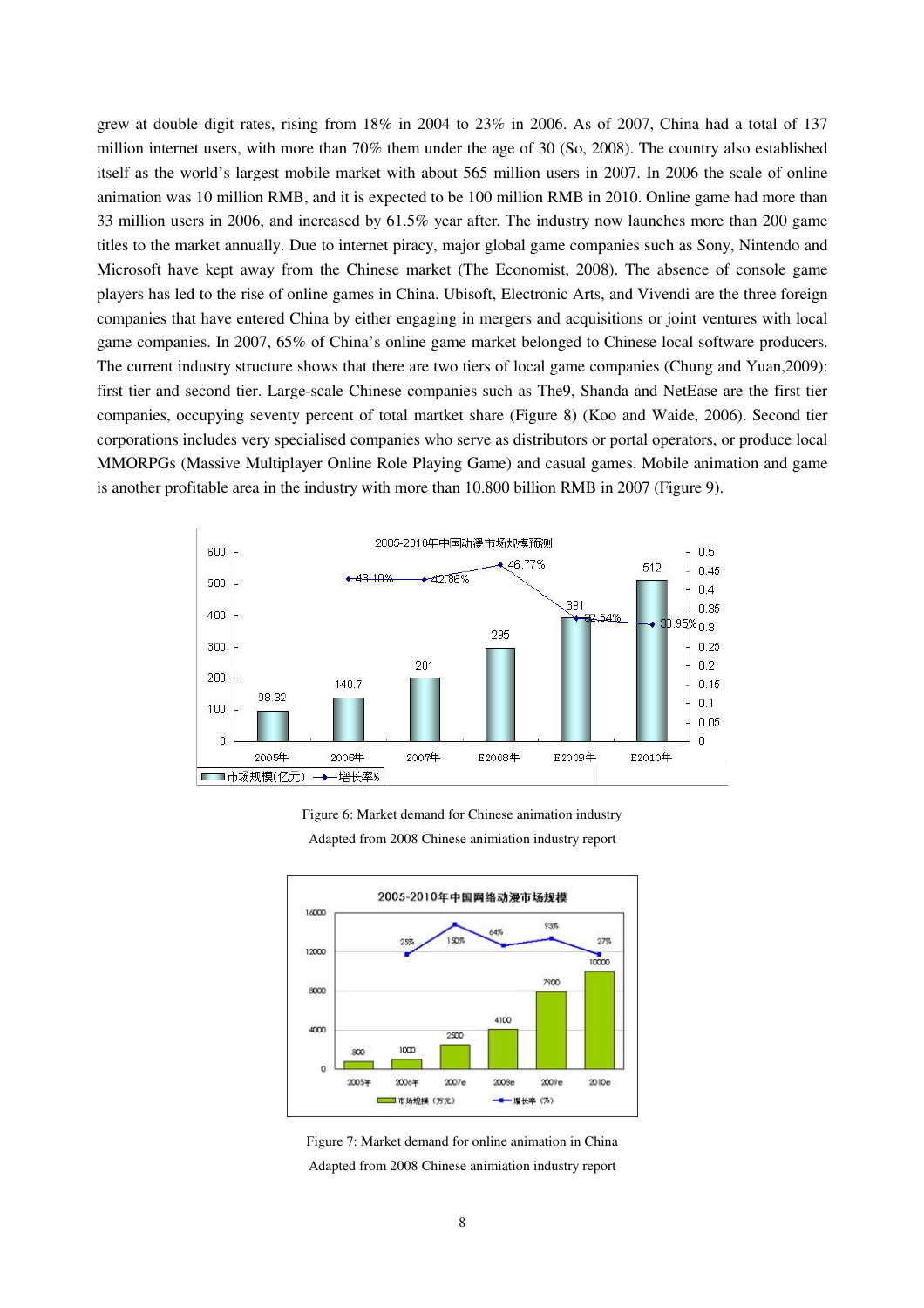

Figure 8: Market share of major Chinese local online game companies Adapted from 2008 Chinese animiation industry report



Figure 9: Market demand of mobile game in China Adapted from 2008 Chinese animiation industry report

The structure of Chinese animation industry can be preseanted as Figure 10. The focal company is the developer who design concept and product animation movies or games. The production part can be outsourced to specilised studios who do graph design, anmiation, sound design and testing. Many of these companies collaborat and co-evolute in industry park and clusters, which are supported by government policy. The operator level is the downstream of focal developer companies, which contains TV houses, cinemas, DVD/book publishers, internet and mobile platforms (including game operators), and character manfacturers. In China, the most active players are focal company, outsourcing studios, industry parks, TV houses and operators.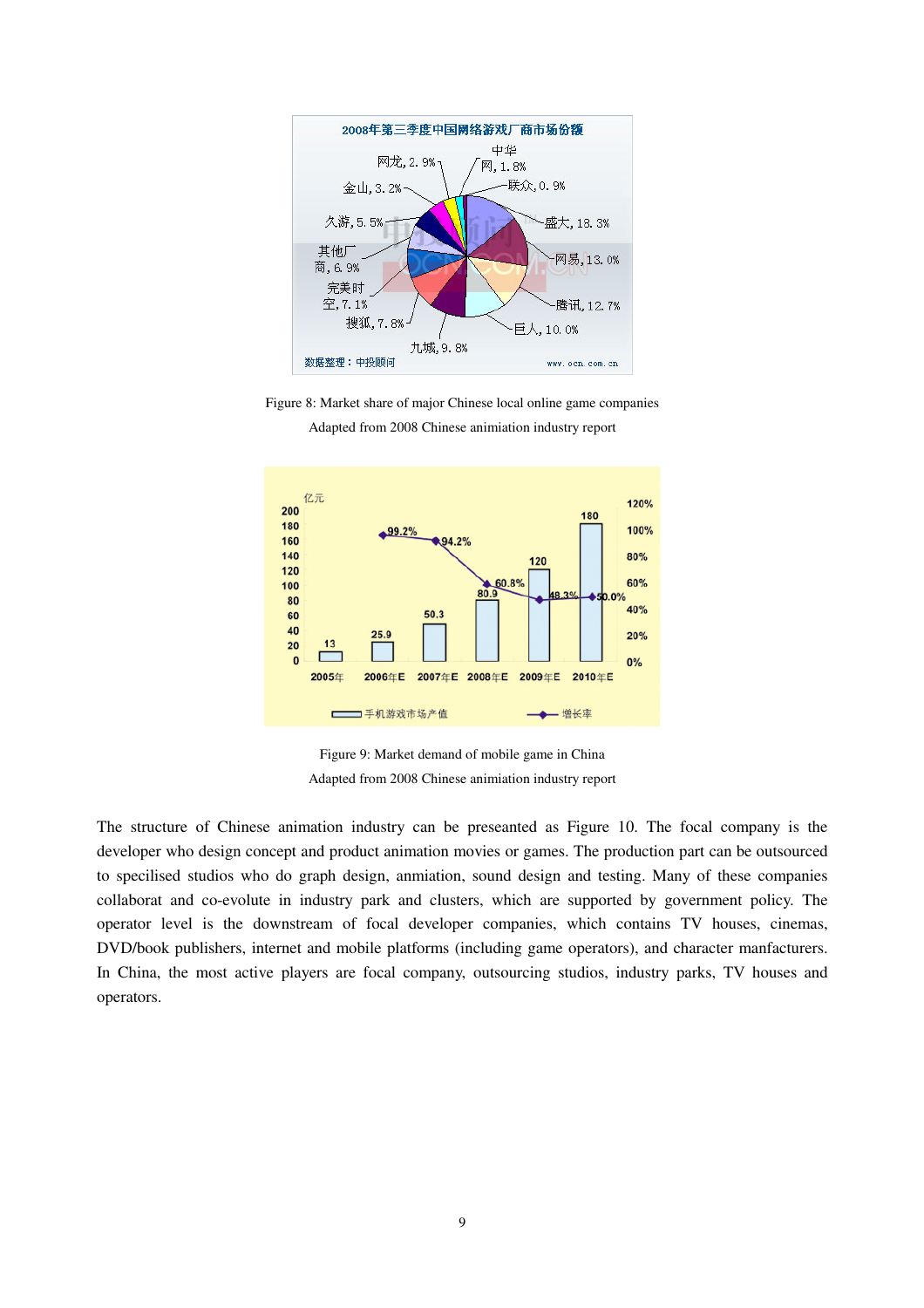

Figure 10: Structure of Chinese animation industry

## 3. Method

The themes detailed below were generated from an analysis of interview data with executives/directors and document reviews from 38 companies (see Appedix II). The selection has covered four active areas of animiation industry in China – Pearl River Delta, Yangzi River Delta, Beijing, and Hunan province. Companies include animation studios, game developers, game operators, TV houses, clusters, hardware supplier, universities and industry associations. Interview questions cover company business model, growth strategy, and issues in inter-firm collaboration. Five pressing themes emerged for further discussion.

- **Clusters**
- **Outsourcing**
- Licensing
- Networking
- **Internationalisation**

## 4. Emergent themes

## 4.1 Clusters

A industry cluster is a geographic concentration of interconnected businesses, suppliers, and associated institutions in a particular field. The animation industry cluster is a unique feature in China. Although not directly funded by government, they are originally enouraged by the central and regional government to let anmiation companies gather together, share resources and co-evolute. Six types of clusters can be seen in Table 1. Case One is a typical cluster for SMEs.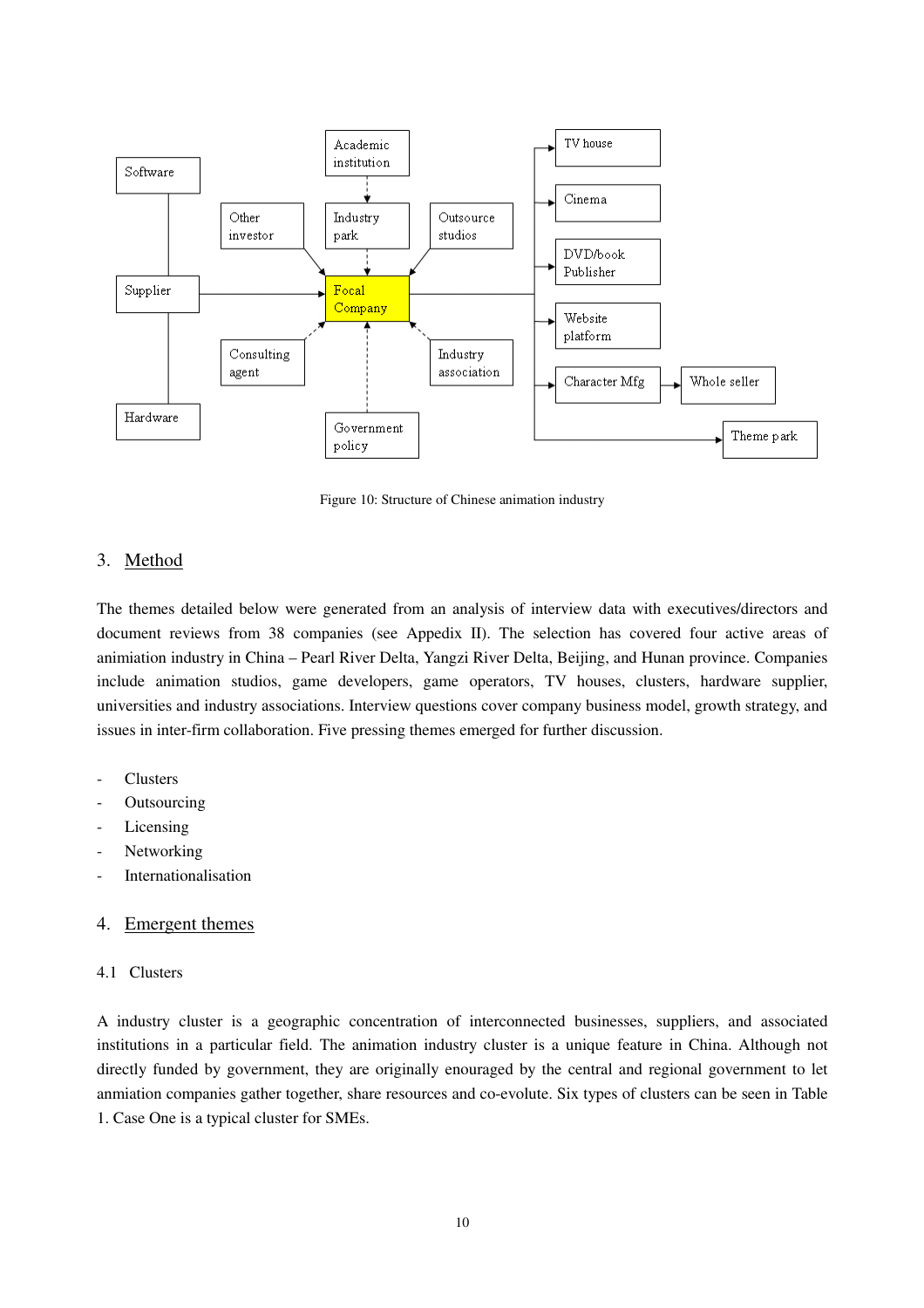| Type of cluster           | Feature                                                                | Location and exmaple         |
|---------------------------|------------------------------------------------------------------------|------------------------------|
| Comprehensive             | A diverse enviornment animation related companies including movie      | Shanghai                     |
|                           | maker, game developer, services and training schools                   |                              |
| SME <sub>s</sub> training | A platform for SMEs to share information, collaborate and co-evolution | Shenzhen, Changzhou          |
| Public service            | A service platform which providing technology and industry solutions   | Wuxi                         |
| Leading firms             | Cluster led by large firms who develop orignial anmiation concept      | Hunan                        |
| Software/tech             | Cluster aiming to develop animation related software and techology     | Suzhou                       |
| Education                 | Train and educate people to be animation expertise                     | Beijing, Changchun, Hangzhou |

#### Table 1: Type of anmiation industry clusters

Adapted from 2008 Chinese animiation industry report

#### Case One: a national cartoon & animation industry base

Located in Shenzhen City, this industry base is one of the state-level animation bases certificated by the State Administration of Radio, Film and Television. It is a cultural industry base with focus on cartoon, animation and internet games. Supported by the strong resources from Shenzhen Media Group, the base has offered all-around services for all registered 60 companies with infrastructure and administration system. With the integration of different companies (including IT, diginal content, orniginality, agency, media, communication service platforms) and establishment of centres (infrastrature, communication, training, production, venture, IT capital, policy, PTP), the core business of the base is (see Figure 11):



Figure 11: Business model of a Shenzhen-based animation industry base

By introducing advanced facilities from countries and regions with developed animation industry, introducing human resources training agencies and introducing Chinese animation companies with original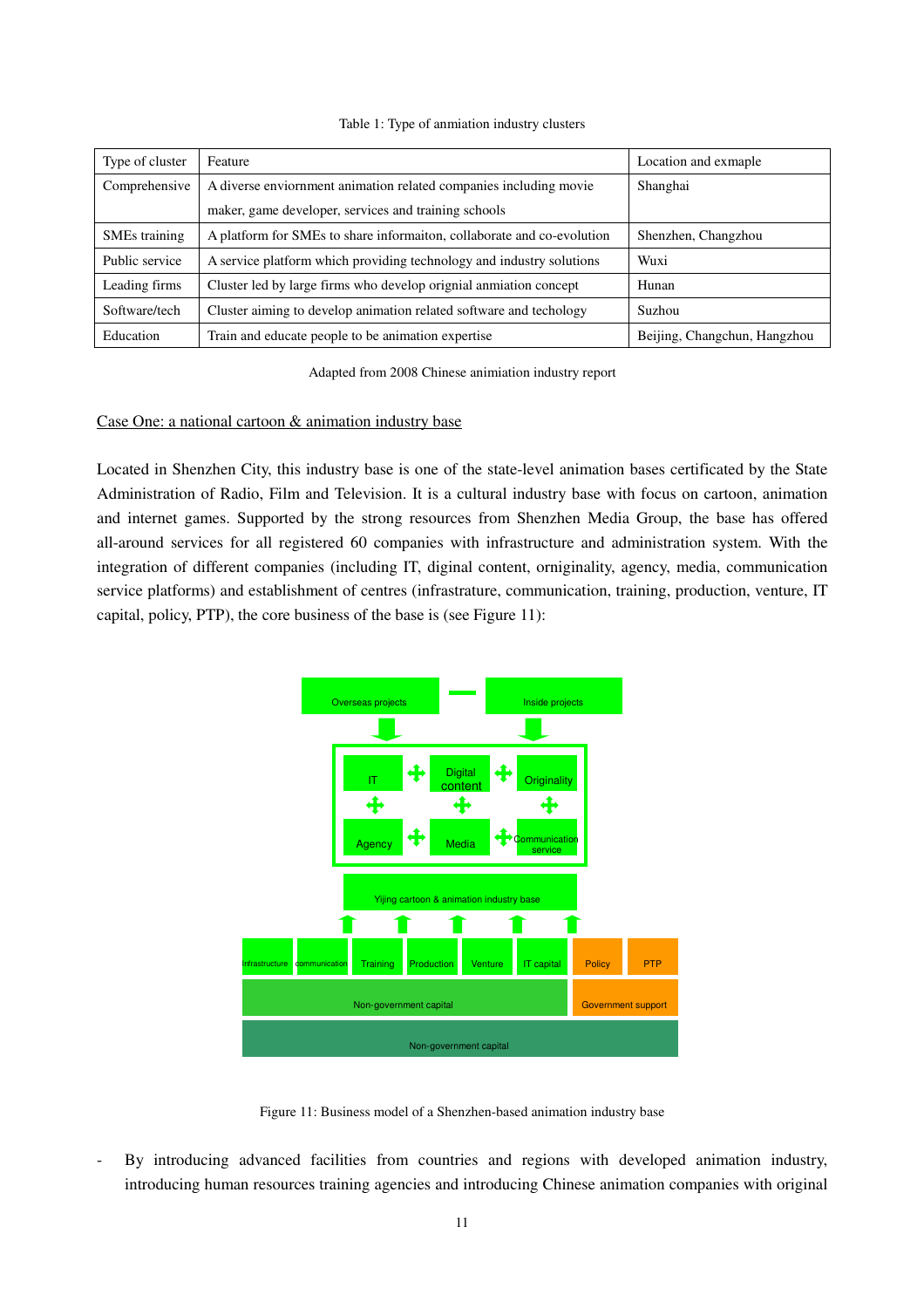product, it aims to make those Chinese companies produce more excellent original animation and cartoon products;

- By building up a collaborative network for Chinese TV channels specialized for children, it aims to realise large-scale sales in Chinese market for original animation and cartoon products manufactured in its base;
- By introducing overseas sales agencies, it aims to explore greater overseas markets.

The registered companies benefit from special polices on technologies, capital, finance, and tax. For example, the reduced or free rental, interest-free loan, and offering of Shenzhen permanent residence. Up to now, 51 leading companies in the animation and cartoon industry have entered the base, which include 44 Chinese companies and 7 overseas companies. Among them, there are planning companies for original animation, cartoon and games, manufacture companies for original animation and cartoons,  $R \& D$  companies for applied technologies, programme agency, overseas financing companies, publication and distribution companies, and distribution agencies, which form an integrated industry chain. All the companies in have their original products. In 2006, the animation production capability of the base is about  $14,000$  minutes. There are 26 original movie and TV animations in producing in 2007. It also has established the cartoon, animation & games Industry training centre, and has close cooperation relationship with universities.

#### 4.2 Outsourcing

Outsourcing is a typicl business model in anmiation industy due to the globalisation of industry and price competition. From 1980s, Chinese animation began to produce for overseas developers. In the past 20 years 90% of Chinese animation are outsourcing studios. Though orignianl design capability grows, in 2006 there are still 70% firms in China which do purely overseas project or jointed production (2008 animation report). In game game production, art and sound are the most common areas for outsourcing, following by animation, and testing. Case Two shows a good practice of such firms.

#### Case Two: an Chinese outsourcing studio

Established in 1999, this company is a Nanjing-based outsourcing company delivering high quality 3D art and animation to the global interactive industry. It is specialised in 3D art and animation production. With 240 full-time employees and is growing rapidly, they are able to produce:

- **Concepts**
- In-game 3D models for character, objects and environments etc.
- Textre creation
- Animation
- Cinematic movie and special effects
- Flash Game Development
- iPhone Game Development

The company has very clear goal which is to product art and animiation for game developers. Because the competition for outsourced studio is fierce, it develop several practice to attract clients especially top game developers globally.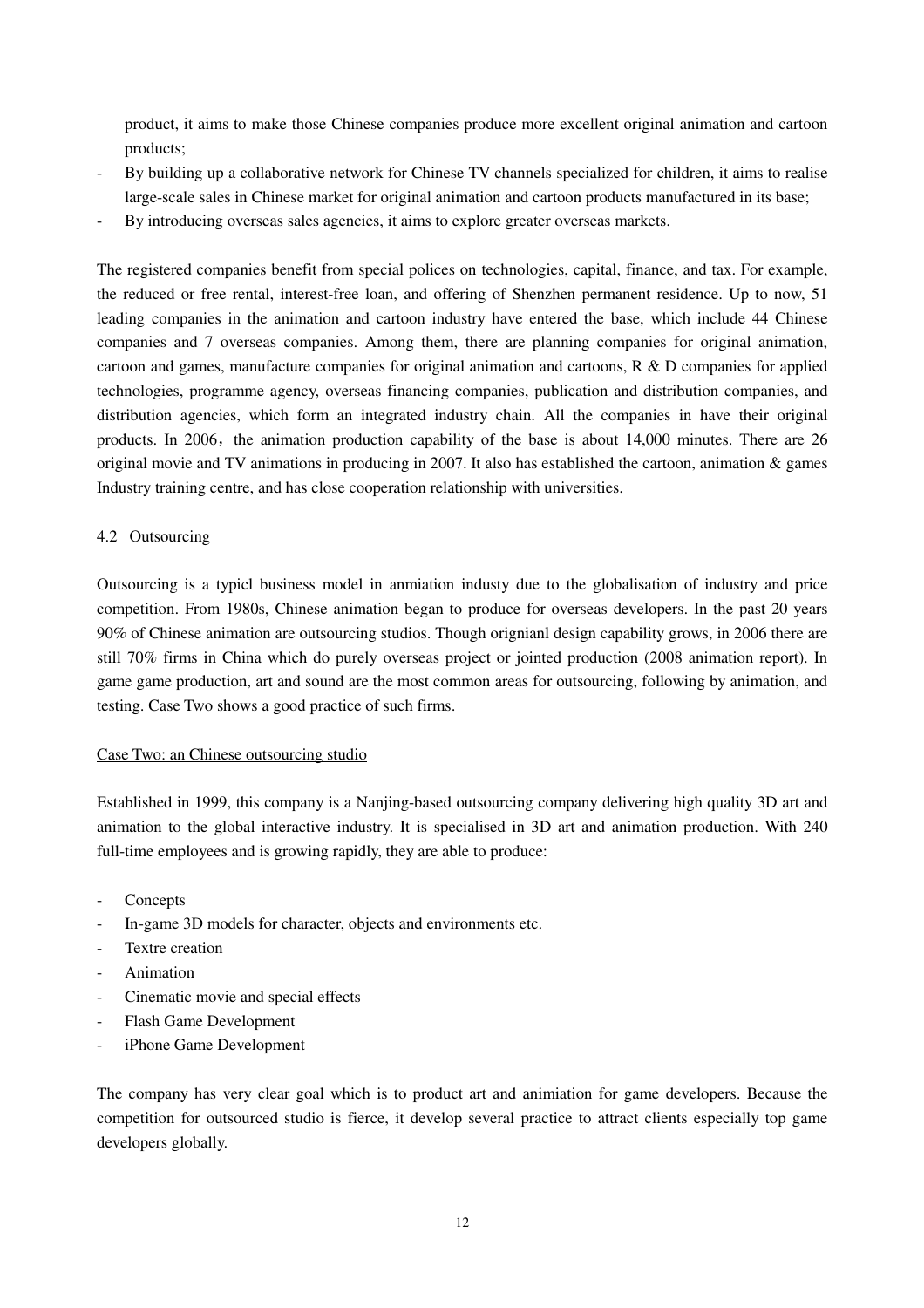- Develop product of high quality by investing high-end software and providing training to upgrade employ knowlege and skills
- Establise IP protection structures containing both hardware (isolation of project teams) and software (IP protecting database, control of emails). This is one of the base for trust from western partners
- Enhance company competitve advantage from developing 3D anmiation to CG and concept design. Based on existing collaborated project, it can further expand the project range with high value added activities.
- Attending global conference to form network

So far it has long-term relationship with 10 world top game developers including Sony, E.A. The quality management, IP protection system, and technique expertise are its core competence to securie the relationship and establish good reputation.

#### 4.3 Licensing

Licensing is a high value-added practice in animaiton industry supply chain. Licensing business begins in the western world like Disney, and followed by Japan and South Korea, among which animation related profit constittute 44% (Figure 12). Children stationary products, foods, beverage, cloths are the most popular lisencing sectors. It is only recently that most Chinese anmiation companies realise that more than 2/3 profit of animation comes from licensing. However how to manage the brand and how to license effectively are the challenges companies face right now.



Figure 12: Liensing business sector

## Case Three: a character busniess and licensing company

Since estabished in 1999, this company aimed to develop anmiation and expand its brand across diverse sectors. It is among the earliest Chinese companies that realised the potiental value of licensing and enter the market early. While producing its original animation TVs series and broadcast it on TVs, it made every effort to expand the brand. From 2002 it began to collaborate with manufacturers, and gradually developed more than 600 product types including drinks, stantionery and toys. However the company was too eager to expand the business to cover the big amount of money of making anmiation TV series. By collaborating with as many manufacturers as possible, there was lack of the design style, price standardisation and quality management. In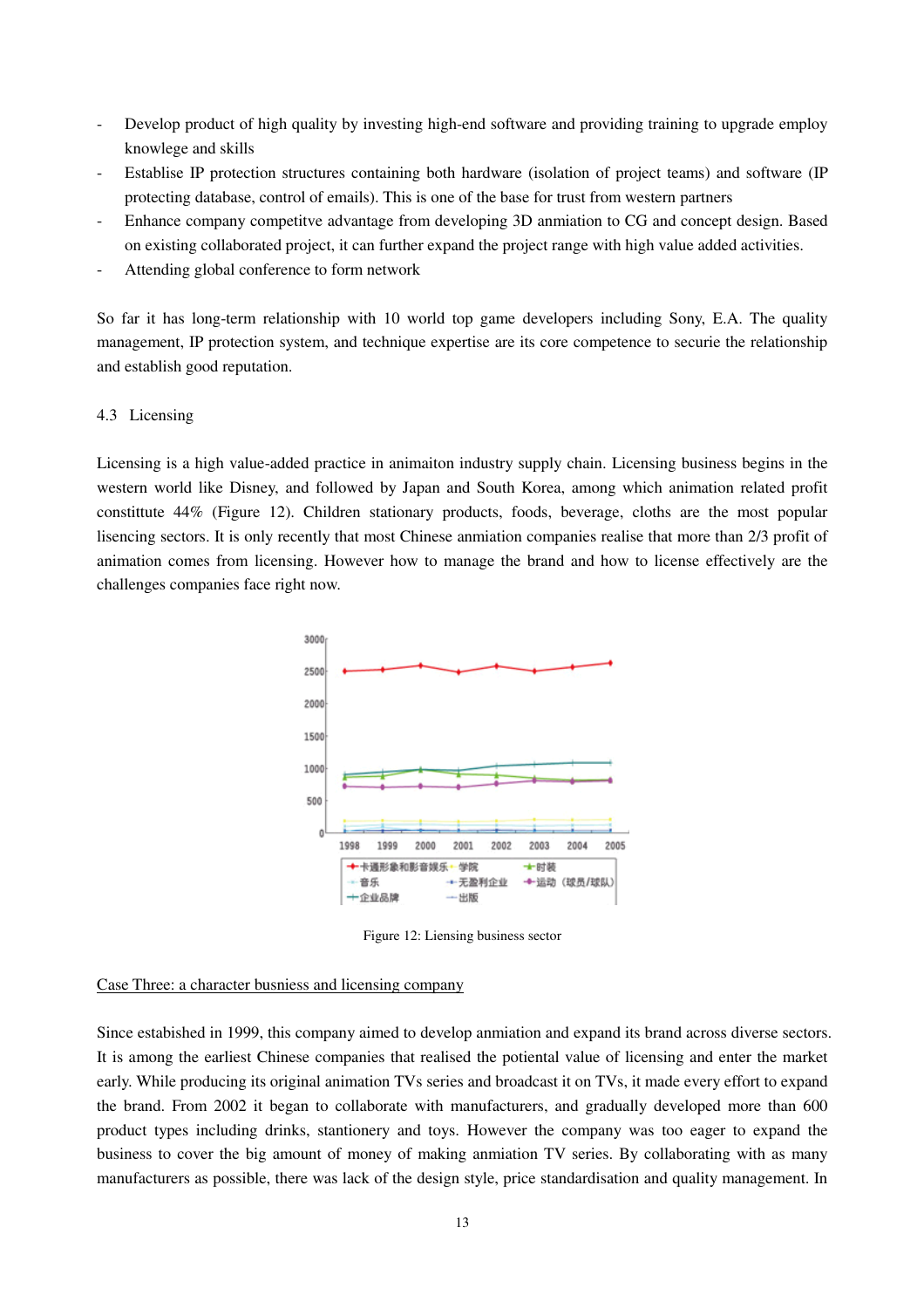this way, problems happened such as price competition, quality failure and distrust between the company and retailers. The company spent lots of time and money on toy marketing, control and managing retailers, establishing subsidary as sales agency, and therefore there is few effort focusing on its key competitive advantage – design and making of anmiation TV programs. The decline of the quality and creativity of its anmiation eventually break the image of its toy products.



Figure 13: Licensing and chracter business model

The case of this company (Figure 13) suggested a potential business model of licensing in animation industry, and nurture the whole supply chain. The negative part of its experience also gives further lessons as how to systematically manage brands, aiming at different market, how to control the quality and IP issues, how to allocate the resouces, and how to collaborate with partners effectively.

## 4.4 Networking

The development of TV houses, especially anmiation focused channels needs networking with a variety of anmiation related companies. For example, Shanghai Toonmax TV holds an animation festival annually to promote the creative idea from public. Case four company also has a system of network collaboration.

## Case Four: a TV house company

This company is one of the four anmiation specilised TV stations in China. Based in Beijing, it was established in 2007 with the broadcasting range covering Beijing, PRD, YRD of 3.9 billion people. Its focused audience are children between 4-14 years old. Kaku itself has 30 people who mainly do R&D and marketing. The products are either proposed by itself and outsourced to production studios, or bought directly outside. In this way it forms a network of collaborated companines from the resource of BTV and through contacting companies directly. Some small studio are also partners with the company.

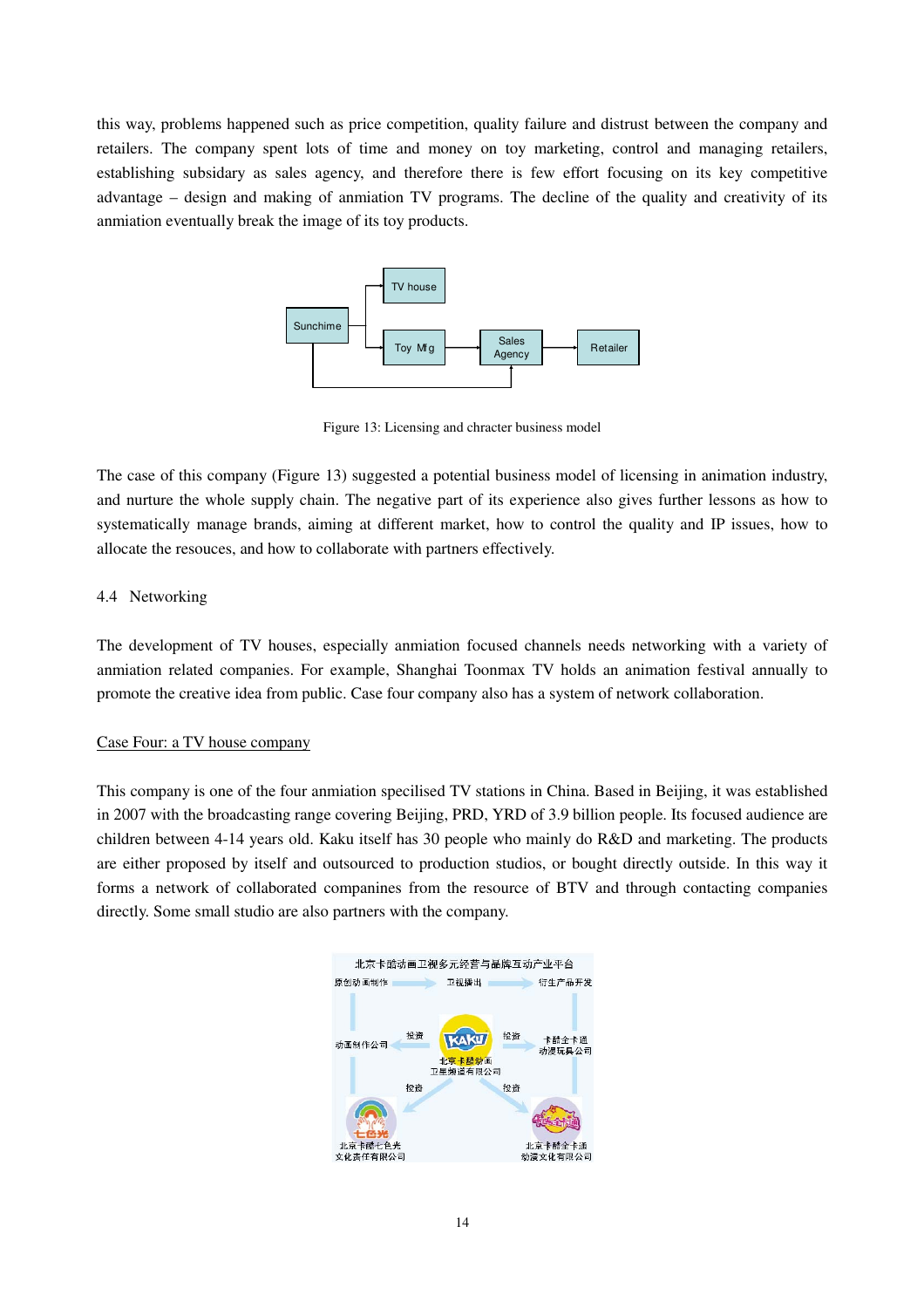#### Figure 14: model of a TV house company

The competitive advantage of the company is not on a certain animation product, but for the recoganition of its whole supply chain. It has expand the business of brand protection, character busienss, toy sales, and theme park by building up different partners, investing into the areas of production, toy development and children oriented programs (Figure 14).

The 11'x 100 Cartoon Serial Fuwa's Olympic Travel is a good example to show how efficiently the company works as a collaborated network. The project was originally proposed by the Olymic committee, and they selected this company to lead the project. When it received the project, it was 2.5 years ahead of Beijing Olymipic. In order to release the products as soon as possible, it operate in the following way:

- In conceputulisation and pre-production stage, get experts (play writing, character design) outside involves. These expertises are personal friends with Kaku director.
- Make samples as soon as possible, and ask two different types of studio to do it one traditional hand-paint, one 2D computer drawing.
- Use the 2D computer drawing sample as benchmark to find 5 outsourcing companies. 4 of them have network and previous collaborative experience. 1 comes to the company directly, and show full passion of doing the project with qualified drawing skill.
- Use 3D layout for stadium to save time and be accurate. This result in the collaboration with Crystal CG who are authorised by the Olympic committee to design the stadium e-model, and has the pictures in hand.
- The mid-production begins along with pre-production, which means companies already start production without the whole play written. By doing so, time is saved. Also directors get feedback and experience, which can be used for the rest of production.
- Co-operation between producers/directors and company producers/directors
- Awarding system to encourage companies do quickly and of high quality.
- The production plan and timeline is totally controlled. Computer-based technology save lots of time for mid-production.
- Invite firm stars as sound cast during post-production. Because they know the importance of Olympic and want to show public image, everything is done efficiently.

Table 2 shows a comparison of traditional in-house production model with the company model by collaboration. By running network closely and collobarative under a clear common goal, the project is done successfully within 1.5 years.

|                | Conceptulisation | Pre-production | Mid-production   | Post-production | Publish etc.   |
|----------------|------------------|----------------|------------------|-----------------|----------------|
| In-house model | 6 months         | N/A            | 3-4 years        | month           | N/A            |
| Collaborated   | 3 months         | - 3 months     | - 1 year         | month           | Mid-production |
| model          |                  | - 2 samples    | - 6.2D companies |                 |                |
|                |                  |                | - 1 3D companies |                 |                |

Table 2: Comparison of in-house model and Kaku model

#### 4.5 Internationalisation

For most of Chinese animation companies, how to upgrade from outsourcing studios to OEM, and to enter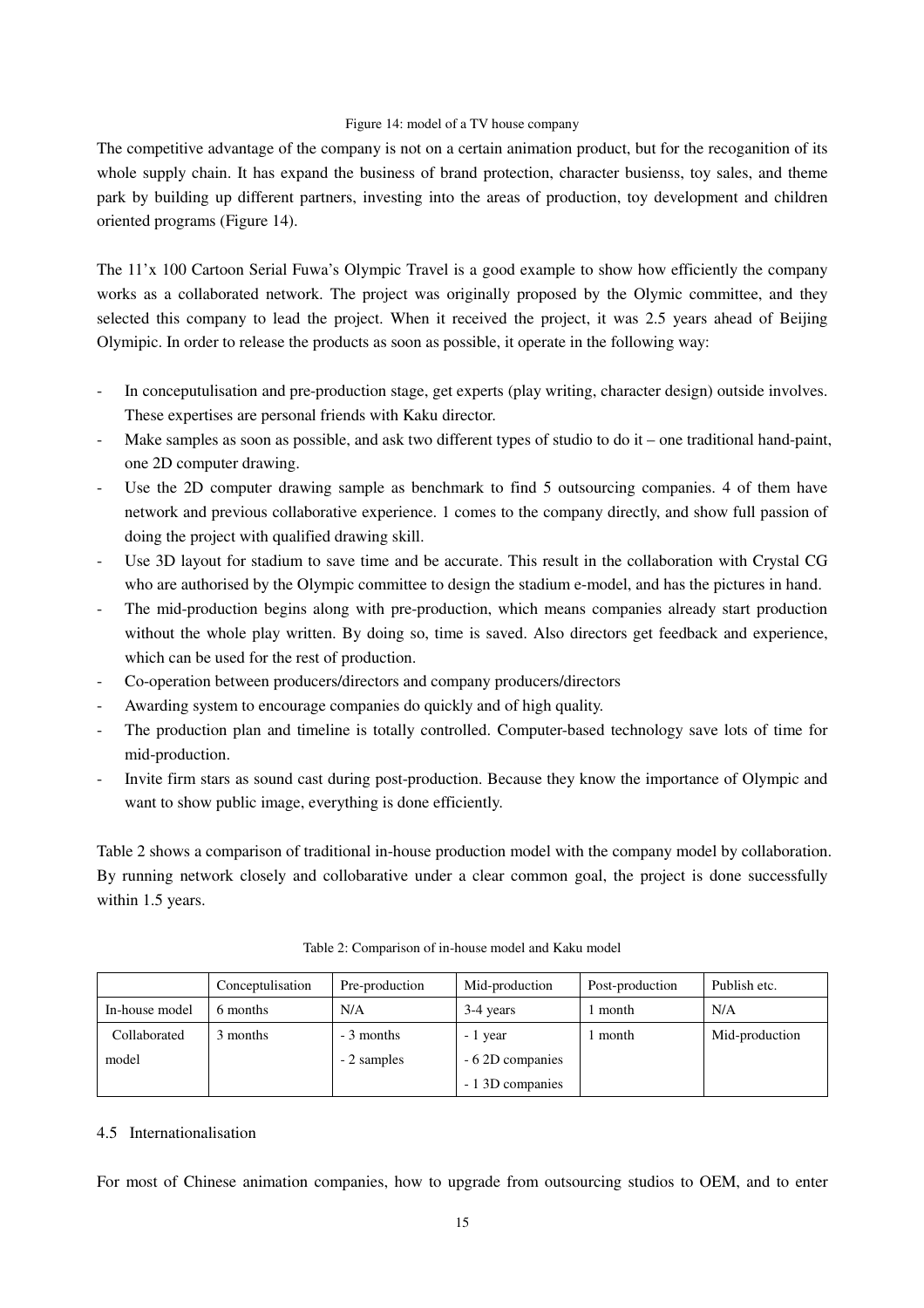overseas market is a big challenge. Very few have began the internationalisation practice. For example, by getting experiences from international outsourcing, Fantasia learnt the European animation art style and enriched its design capablility, which eventually let them create anmiation movies tailored for French market. Joint project with Japanese firms also proved to be successful in the case of CCTV anmiation. Another example can be seen from the growth of Case Five company.

#### Case Five: a way to be internationlised

Since its establishment in 1995, this company has been helping its clients to with applying 3D visualization technology to creative solutions. From establishment, it focus on using advanced 3D softwards and developing network with clients from differenct industrial sectors. It has now entered into a new era and expanded into such sectors as digital entertainment, culture and education with over 2000 employees. The early stage of the company was to involve in computing effect projects of TV documentary such as 300 episodes 'Olympic ABC' (with China Central TV); 'Imperial Palace', 'New Silk Road', and 'Rise of Nations' .

The 3D computing graph technique together with a great passion of participating helped it win the Beijing Olympics project. The eight years of cooperation with the Olympics was a major contributor to the company's rapid and great growth. In 2008 the digital show in Beijing Olympics openning ceremony made the company known to the world. Its creative design with high quality attracted many overseas clients. Bearing in mind a strong belief of constantly pursuing excellence, it continued to strive for its leading position in the CG industry, by improving both the technology and service, and following higher standards. In China, it set up subsidaries in Shanghai, Hong Kong, and Nanjing, collaborating with local clients from local government, real estate developers and big conference organiser.

The collaborating with overseas companies including the application of multimedia technology and digital films to help manufacturing enterprises present products, and project companies to present properties With the growth of project, it began to establish subsidaries in Dubai, Tokyo and recently in London. Because of the experience in Beijing Olymic project, the company demonstrated high quality and talent in 3D design, which let them join the London Olymic project. Now the office in London has 50 employees from both China and UK. Besides project level 3D effect, it is now joining with a UK animation TV producing, and expand business to more sectors of creative media industry.

## 5. Conclusion

This report presented a governal picture of animation industry in China by providing its key products, development trend, driving forces, and business models. From document and practice review, five emergying issues were discussed, which include clusters, outsourcing, licensing, networking, internationlisation. These factors were found predominent in the current stage of Chinese animation industry. In each topic, one case was provided for a better understanding from business practice perspective. In the near future, clusters will remain as a management model and infrastructure support for Chinese animation companies, especially SMEs. More and more outsourcing compaines are looking for ways to upgrade to OEMs which own brand and can develop character business. International collaboration also starts in some large companies in China.

For further research and study, some potential areas are proposed: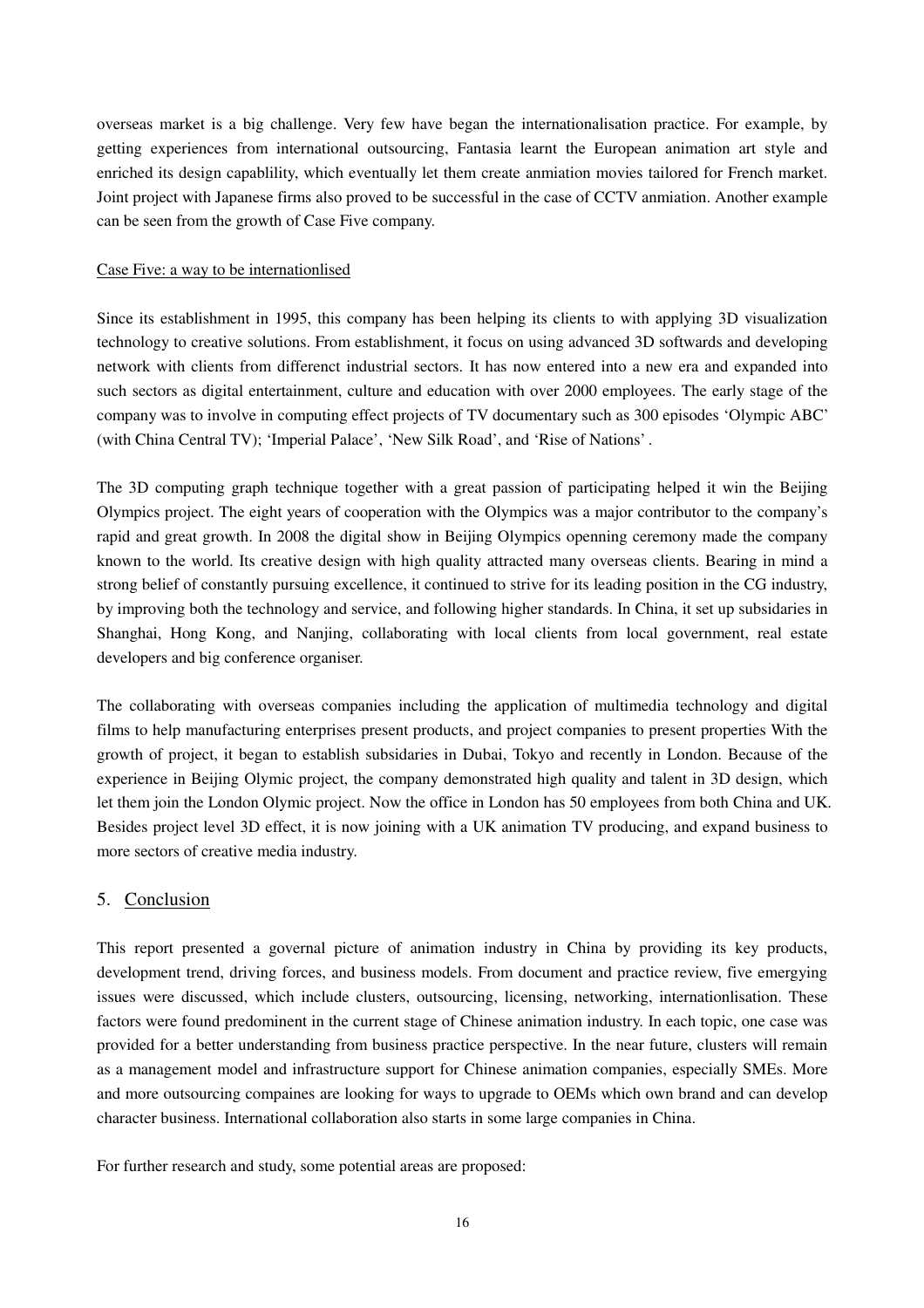- How is Chinese animation industry practice different from western and Japanese way?
- How to reposition and upgrade from outsourcing studio to OEM?
- How to reposition and upgrade from character manufacturer to OEM?
- How to license and develope brand successfully?
- How to develop trust between collabrated partners in internatioal animation products?

## References

2008-2009 Annual Report on the Development of Global Animation Industry (General Report)CCID Consulting Co., Ltd. 2009.

2008 Chinese animation industry development report 中国动漫产业发展报告, 安徽美术出版社, 2008.

Chung, P.and Yuan,J. (2009) Dynamics in the online game industry of China: a political economic analysis of its competitiveness. www.eptic.com.br, vol. XL, n.2, mayo-ago./2009

Koo, S. & Waide, P. (2006). "Pacific Epoch Red Innovation Report Series: 2006 Online Game Report." Online Document.<http://www.pacificepoch.com/uploads/docs/20060124\_Sample\_-\_Pacific\_Epoch\_Online\_Game\_R eport\_PreRelease.pdf>

Pew Internet Report. (2007). "China's Online Population Explosion." <http://www.pewinternet.org/PPF/c/2/topics.asp>. Retried on June 12, 2008.

So, S. (2008). "Burning Crusade Bucks Free to Play Trend in Mainland Game Area," South China Morning Post. February 26, 2008. From LexisNexis. Retrieved on May 8 20, 2008.

The Economist. (2008). "Alternative Reality; The internet in China." February 2 2008. From LexisNexis. Retrieved on May 10, 2008.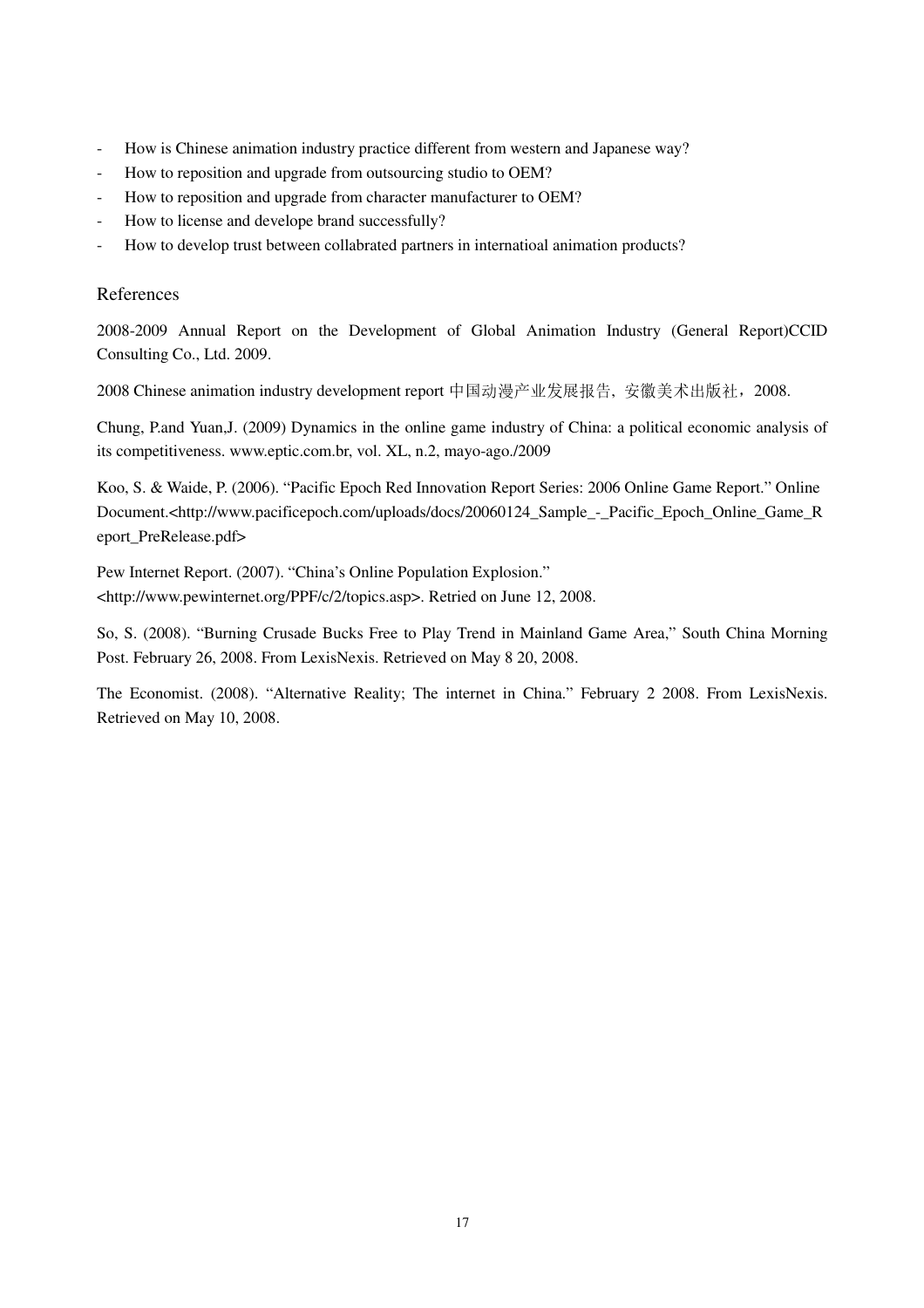## Appendix I: Animation clusters in China

|    | 基地位置                 | 授牌时间            | 类型   | 主管单位               | 承办单位                 |
|----|----------------------|-----------------|------|--------------------|----------------------|
| 北京 | 中国电影集团               | 2004-12-6       | 企业型  |                    |                      |
|    | 中央电视台中国国际电视总公司       | 2004-12-6       | 企业型  |                    |                      |
|    | 中国传媒大学               | 2004-12-6       | 教育基地 |                    |                      |
|    | 北京电影学院               | 2004-12-6       | 教育基地 |                    |                      |
| 上海 | 炫动卡通卫视传媒娱乐有限公司       | 2004-12-6       | 企业型  |                    |                      |
|    | 上海美术电影制片厂            | 2004-12-6       | 企业型  |                    |                      |
| 湖南 | 湖南金鹰卡通有限公司           | 2004-12-6       | 企业型  |                    |                      |
|    | 三辰卡通集团               | 2004-12-6       | 企业型  |                    |                      |
| 江苏 | 常州国家高新技术产业开发区软件园     | 2004-12-6       | 园区型  | 常州市政府              | 常州市广电局(政府)           |
|    | 苏州工业园区国际科技园          | $2005 - 6 - 1$  | 园区型  |                    |                      |
|    | 无锡太湖数码动画影视创业园        | $2005 - 6 - 1$  | 园区型  | 无锡广电集团、无锡新区、滨湖两区政府 | 无锡市广电局(政府)           |
|    | 南京软件园                | 2007-9-2        | 园区型  |                    |                      |
| 浙江 | 杭州高新技术开发区动画产业园       | $2004 - 12 - 6$ | 园区型  | 高新区(滨江)党委、管委会、政府   |                      |
|    | 中国美术学院               | $2004 - 12 - 6$ | 教育基地 |                    |                      |
|    | 浙江大学                 | 2007-8-15       | 教育基地 |                    |                      |
|    | 浙江传媒学院               | 2007-8-15       | 教育基地 |                    |                      |
| 广东 | 南方动画节目联合制作中心         | $2004 - 12 - 6$ | 企业型  |                    | 前为广东爱威文化发展有限公司, 现为广州 |
|    |                      |                 |      |                    | 市达力影视文化传播有限公司        |
|    | 深圳市罗湖区(深圳怡景国家动漫产业基地) | 2005-5-19       | 企业型  | 深圳广播电影电视集团         |                      |
| 湖北 | 江通动画股份有限公司           | $2005 - 6 - 1$  | 企业型  |                    |                      |
| 辽宁 | 大连高新园区动画产业园          | $2005 - 6 - 1$  | 园区型  |                    |                      |
| 吉林 | 长影集团有限责任公司           | $2005 - 6 - 1$  | 企业型  |                    |                      |
|    | 吉林艺术学院               | 2005-12-6       | 教育基地 |                    |                      |
| 重庆 | 重庆南岸区茶园新区            | 2007-8-15       | 园区型  |                    |                      |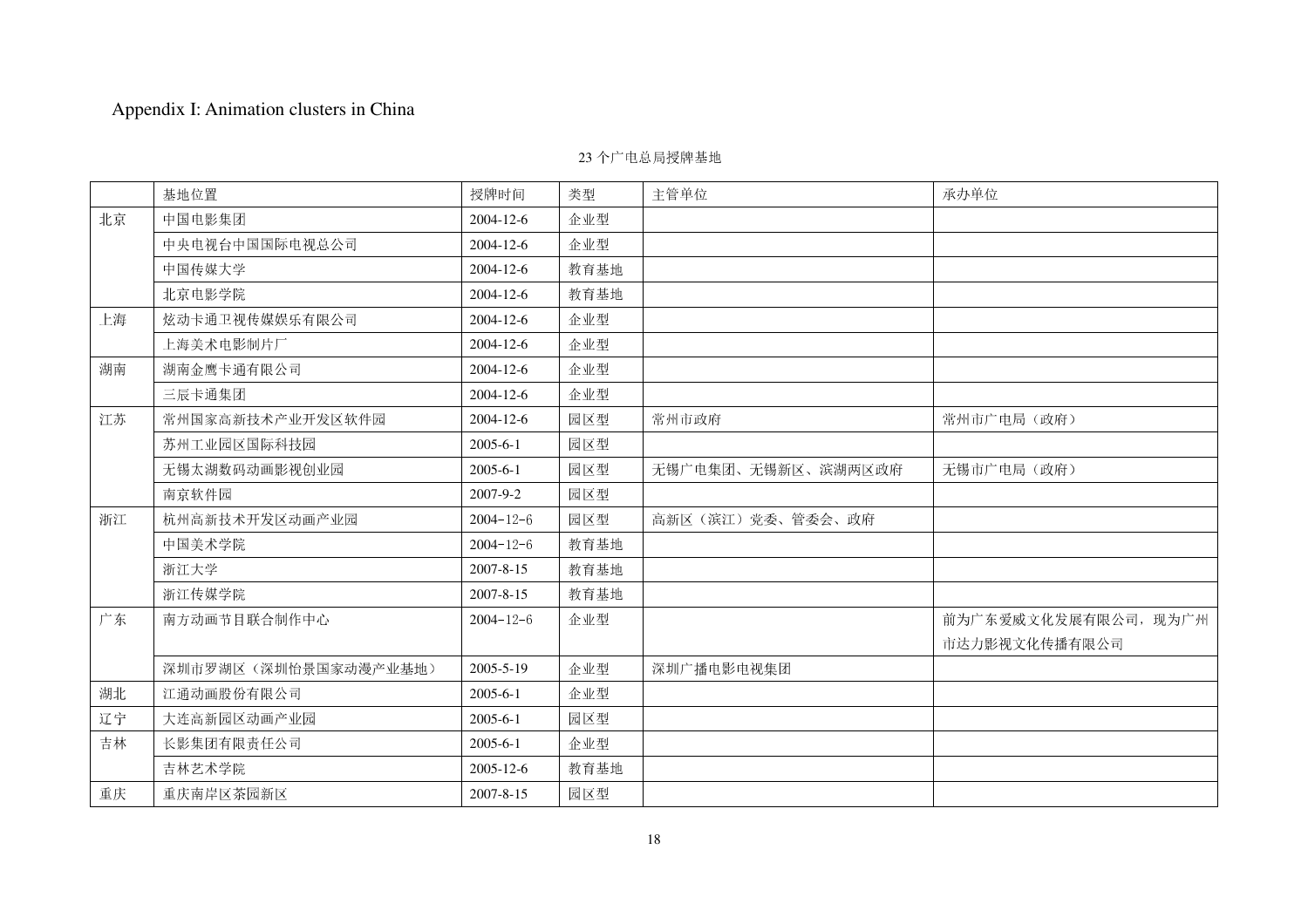## 10 个新闻出版总署授牌基地

|    | 基地位置                 |                      | 授牌时间            | 类型    | 主管单位                | 承办单位                 |
|----|----------------------|----------------------|-----------------|-------|---------------------|----------------------|
| 四川 | 成都高新区数字娱乐软件园         |                      | $2005 - 4 - 26$ | 园区型   | 成都高新区政府             | 园区管委会(协会)            |
| 广东 | 广州天河软件园              |                      | $2005 - 8 - 18$ | 园区型   | 市国家网络游戏动漫产业发展基地建设领导 | 市新闻出版和广播电视局(政府)      |
|    | 黄埔园区(广州国际玩具礼品城)      |                      | 2005-10-28      | 企业型   | 小组                  |                      |
|    | 番禺天安科技节能园            |                      | $2007 - 2 - 12$ | 园区型   |                     |                      |
|    | 越秀园区                 |                      | 2007-7-15       | 园区型   |                     |                      |
| 上海 | 上海张江高科技园区            |                      | 2005-11-9       | 园区型   | 上海市政府               | 文新集团和上海张江(集团)        |
| 北京 | 中关村科技园               | 石景山园                 | 2006-5-31       | 园区型   | 石景山区政府              | 北京领步科技(公司)           |
|    |                      | 海淀园                  | 2006-5-31       | 园区型   | 海淀区政府               | 园区管委会(协会)            |
|    |                      | 雍和园                  | 2006-5-31       | 园区型   | 东城区政府               | 园区管委会(协会)            |
| 河北 | 石家庄市动漫产业发展基地         |                      | 2007-6-13       | 城市型   | 石家庄市政府              | 动漫产业领导小组(政府)         |
| 辽宁 | 沈阳浑南新区(国家动漫产业发展基地)   |                      | 2007-6-29       | 园区型   | 沈阳市政府               | 浑南动漫产业办(协会)          |
| 山东 | 青岛市国家动漫创意产业基地园区和人才培养 |                      | 2007-9-15       | 园区型+教 | 青岛市委宣传部             | 青岛慧谷软件园、青岛科技街、青岛创业园、 |
|    | 与研发基地                |                      |                 | 育基地   |                     | 青岛科技大学传播学院、青岛农业大学传媒  |
|    |                      |                      |                 |       |                     | 学院、新未来文化产业人才培训学校、市北  |
|    |                      |                      |                 |       |                     | 区劳动就业培训中心和青岛本色高级设计   |
|    |                      |                      |                 |       |                     | 培训中心                 |
|    | 烟台芝罡区(国家动漫产业发展基地)    |                      | 2007-12-12      | 园区型   | 烟台市政府               |                      |
| 安徽 |                      | 合肥市高新技术开发区(国家动漫产业发展基 | 2007-11-30      | 园区型   | 合肥市政府               |                      |
|    | 地)                   |                      |                 |       |                     |                      |
|    | 芜湖软件园(国家动漫产业发展基地)    |                      | $2007 - 12 - 1$ | 园区型   | 芜湖市政府               |                      |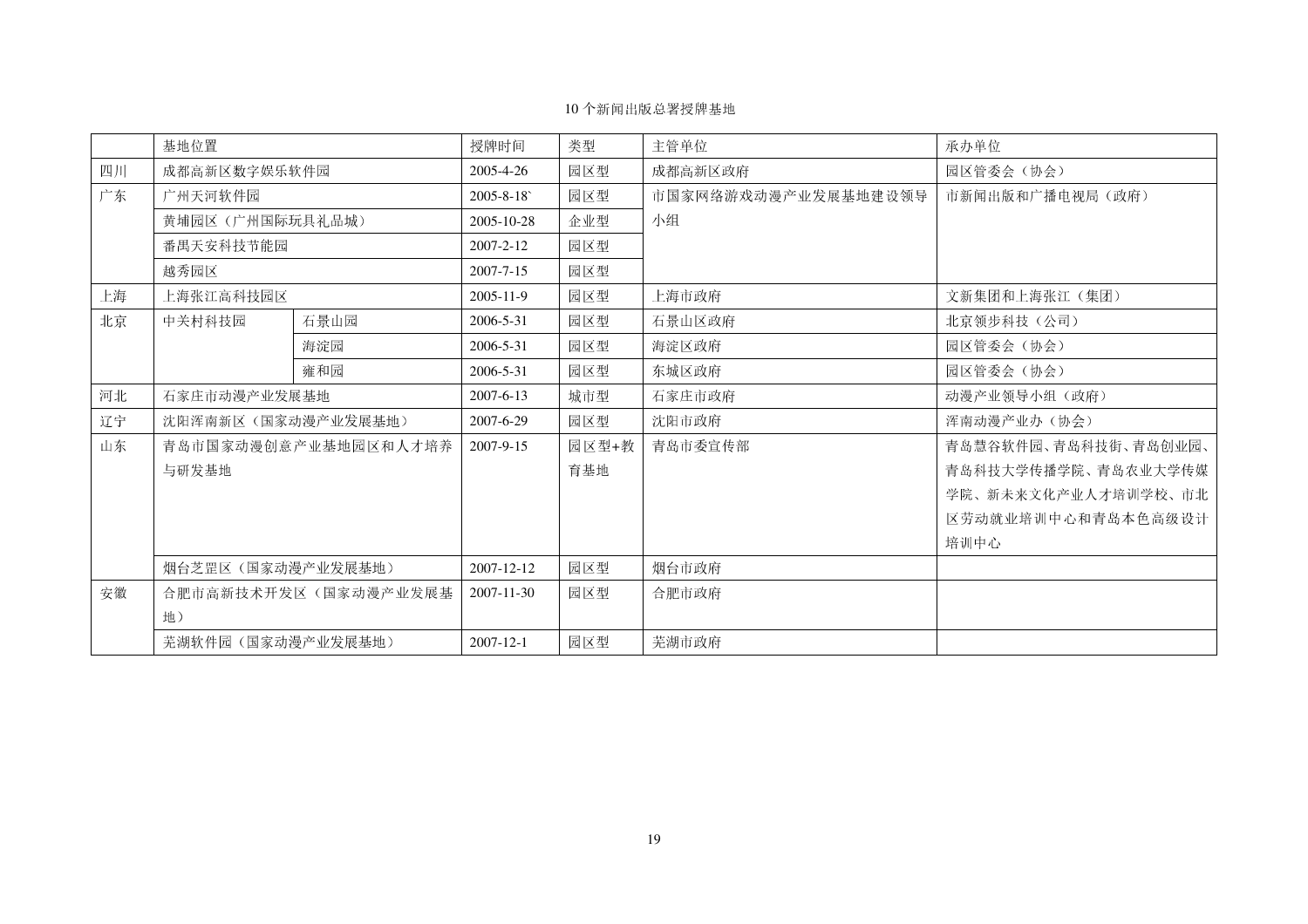## 5 个文化部授牌基地

|    | 基地位置       | 授牌时间       | 类型  | 主管单位                | 承办单位                |
|----|------------|------------|-----|---------------------|---------------------|
| 上海 | 华东师范大学     | 2004-7-27  | 企业型 |                     | 上海宽视网络电视有限公司、华东师范大学 |
| 辽宁 | 大连高新园区     | 2006-8-7   | 园区型 | 高新园区科技发展中心和大连软件园股份有 | 大连动漫游产业基地开发有限公司     |
|    |            |            |     | 限公司                 |                     |
| 湖南 | 长沙市高新区麓谷园区 | 2006-12-22 | 园区型 | 长沙市政府               |                     |
| 四川 | 成都高新区天府软件园 | 2006-12-29 | 园区型 | 四川省文化厅              | 基地办公室 (公司)          |
| 江苏 | 无锡新区       | 2007-2     | 园区型 | 无锡新区政府              | 基地办公室(协会)           |

## 6 个科技部授牌基地

|    | 基地名称(位置)             | 授牌时间       | 类型  | 方向                       |
|----|----------------------|------------|-----|--------------------------|
| 北京 | 北京大兴新媒体产业基地          | 2005-12-31 | 园区型 |                          |
|    | 国家数字媒体技术产业化基地 (石景山区) | 2005-5     | 园区型 | 建立无纸动漫公共技术服务平台           |
| 山东 | 青岛市南软件产业基地(青岛慧谷软件园)  | 2004-12-31 | 园区型 |                          |
| 成都 | 国家数字媒体技术产业化(四川成都)基地  | 2005-6     | 园区型 | 搭建"网络游戏引擎研制"、"网络游戏测评"等平台 |
| 上海 | 国家数字媒体技术产业化(上海长宁)基地  | 2005-5     | 园区型 | 建立动漫和影视基地主题园             |
| 长沙 | 国家数字媒体技术产业化(湖南长沙)基地  | 2005-5     | 园区型 | 以卡通动画为主要特色               |